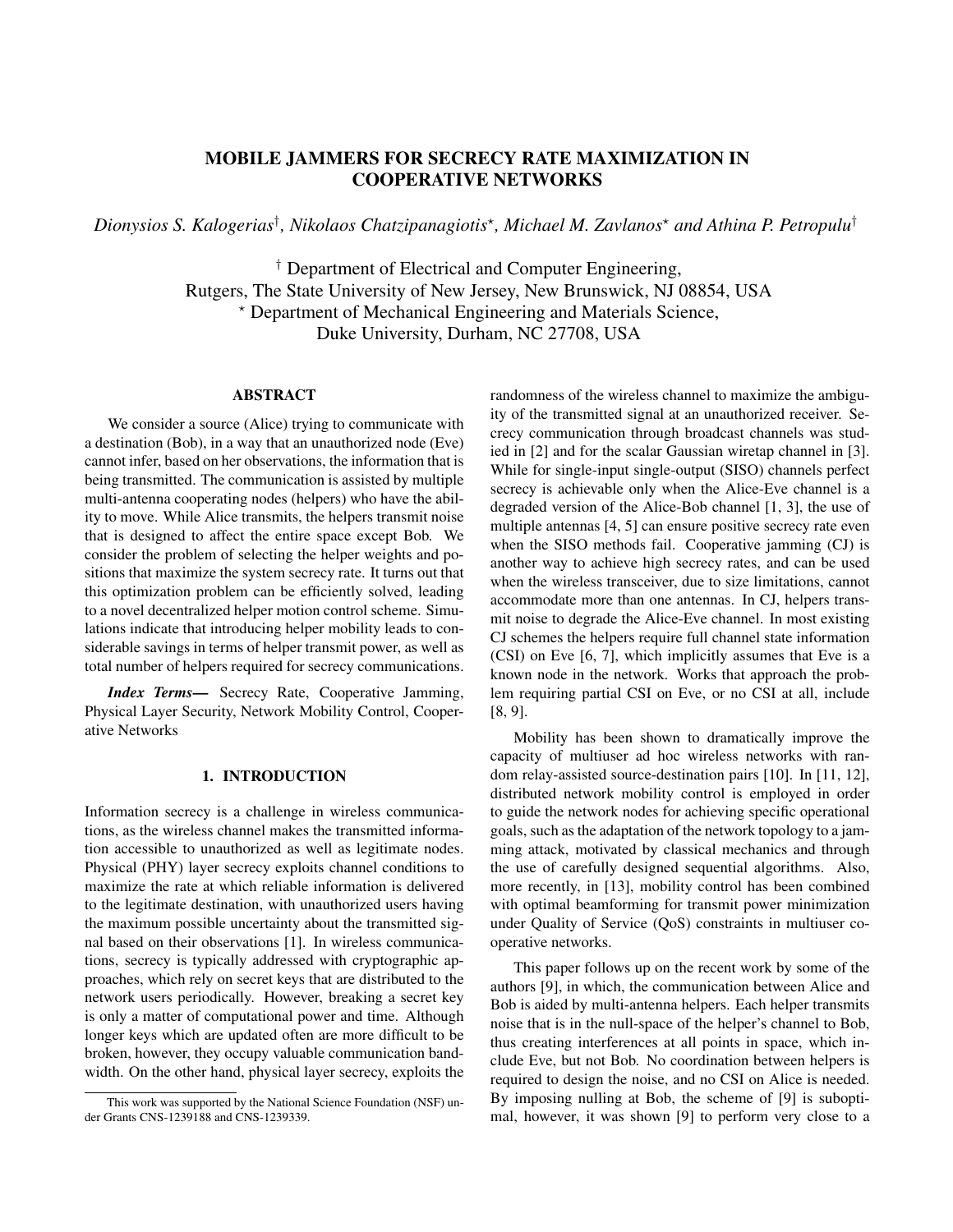scheme that transmits optimally designed noise. By exploiting the dependence of jamming noise on the helper positions, we propose a method that further improves the secrecy rate performance. In particular, we consider the problem of jointly maximizing the system secrecy rate with respect to the helper weights and positions. It turns out that this joint optimization problem can be efficiently solved, leading to a novel decentralized helper motion control scheme. Numerical simulations show that the proposed scheme can lead to considerable savings in terms of helper transmitting power, as well as the total number of helpers required for meeting a certain secrecy rate.

Our work assumes that each helper has a map of its channel to Bob, Alice and Eve. Such map can be constructed based on the exchange of messages, which assumes that Eve is a known quantity in the network; for example, Eve is not an enemy, but rather a node that has limited access to information and certain communications need to be kept secret from her.

The rest of this paper is organized as follows. In Section 2, we present the system model. In Section 3, we briefly describe the nulling noise technique for stationary helpers, and in Section 4, we combine this technique with helper mobility control, leading to our proposed decentralized motion control scheme for joint maximization of the system secrecy rate. Finally, in Section 5, we present numerical simulations, illustrating the effectiveness of the proposed approach.

#### 2. SYSTEM MODEL

The system model is depicted in Fig. 1. Alice wishes to communicate with Bob, keeping the transmitted information secret from Eve. Alice, Bob and Eve are each equipped with a single transmission/reception antenna and are located at positions  $\mathbf{p}_i \in \mathbb{R}^2, i \in \{A, B, E\}$ , respectively.

The transmission is assisted by  $R$  helpers, each of which is equipped with  $N_r$  antennas, with  $N_r \geq 2, r \in \mathbb{N}_R^+ \equiv$  $\{1, 2, ..., R\}$ . The area spanned by each helper is considered a disc with diameter  $\rho$  and center located at position  $\mathbf{p}_r \in \mathbb{R}^2$ . Without any ambiguity, we will refer to  $\mathbf{p}_r$  as the position of helper  $r$ . Moreover, the antennas of each helper  $r$  are located at positions  $(\mathbf{p}_r + \mathbf{p}_r^{\rho k}) \in \mathbb{R}^2, k \in \mathbb{N}_{N_r}^+$ , so that the spacing between any two antennas on the same helper is at least  $\lambda/2$ , where  $\lambda$  denotes the carrier wavelength used for the communication.

We assume that, throughout each transmission cycle, Alice, Bob and Eve are stationary, while the helpers can independently move at will. Based on this assumption, the channels from Alice to Bob and Eve are denoted by  $h_A(\mathbf{p}_A, \mathbf{p}_B) \equiv h_A \in \mathbb{C}$  and  $g_A(\mathbf{p}_A, \mathbf{p}_E) \equiv g_A \in \mathbb{C}$ , respectively. Also, the channels from each helper to Bob and Eve are denoted by  $\mathbf{h}_r(\mathbf{p}_B, \mathbf{p}_r) \equiv \mathbf{h}_r(\mathbf{p}_r) \in \mathbb{C}^{N_r}$ and  $\mathbf{g}_r(\mathbf{p}_E, \mathbf{p}_r) \equiv \mathbf{g}_r(\mathbf{p}_r) \in \mathbb{C}^{N_r}$ ,  $r \in \mathbb{N}_R^+$ , respectively. Assuming that rotational motion is not allowed, then, for each helper, the channel gain for each specific antenna can



Fig. 1. System Model

be parametrized with respect to its position, since, if  $\mathbf{p}_r$  is determined, the positions of all its antennas can be deterministically set from its respective antenna topology. More specifically, we define

$$
\mathbf{h}_{r} \left( \mathbf{p}_{r} \right) \triangleq \left[ h_{r1} \left( \mathbf{p}_{r} + \mathbf{p}_{r}^{\rho 1} \right) \dots h_{rN_{r}} \left( \mathbf{p}_{r} + \mathbf{p}_{r}^{\rho N_{r}} \right) \right]^{T}, (1)
$$
  

$$
\mathbf{g}_{r} \left( \mathbf{p}_{r} \right) \triangleq \left[ g_{r1} \left( \mathbf{p}_{r} + \mathbf{p}_{r}^{\rho 1} \right) \dots g_{rN_{r}} \left( \mathbf{p}_{r} + \mathbf{p}_{r}^{\rho N_{r}} \right) \right]^{T}. (2)
$$

Alice transmits the signal  $\sqrt{P_s}x$ , where  $P_s$  denotes the transmission power and  $x$  is assumed to be an arbitrary zero mean complex random variable with  $\mathbb{E}\{|x|^2\} = 1$ . Additionally, we assign an individual power budget to each helper denoted as  $P_r, r \in \mathbb{N}_R^+$ .

We consider a mobility - enabled cooperative jamming scenario, that is, while Alice is transmitting, all helpers can independently move and independently transmit the artificial noise signal  $\mathbf{n}_r(\mathbf{p}_r) \in \mathbb{C}^{N_r}$ ,  $r \in \mathbb{N}_R^+$ , which is also independent of the information transmitted. Under this setting, Bob and Eve receive the signals

$$
y_B \triangleq \sqrt{P_s} h_A x + \sum_{r=1}^R \mathbf{h}_r^T (\mathbf{p}_r) \mathbf{n}_r (\mathbf{p}_r) + n_B, \qquad (3)
$$

$$
y_E \triangleq \sqrt{P_s} g_A x + \sum_{r=1}^R \mathbf{g}_r^T (\mathbf{p}_r) \, \mathbf{n}_r (\mathbf{p}_r) + n_E, \qquad (4)
$$

respectively, where  $n_B$  and  $n_E$  denote complex Additive White Gaussian Noise (AWGN) quantities at the respective reception points with equal variances  $\mathbb{E}\{|n_B|^2\}^{\dagger} =$  $\mathbb{E}\{|n_E|^2\} = N_0.$ 

 $\{n_E | \} \equiv n_0$ .<br>In the following, we assume that the quantities  $\sqrt{P_s}$ ,  $h_A$ ,  $g_A$ ,  $\mathbf{h}_r(\mathbf{p}_r)$ ,  $\mathbf{g}_r(\mathbf{p}_r)$  are known. For each position of the helpers in the environment, our goal is to design the jamming noise  $n_r(\mathbf{p}_r)$  and at the same time control the positions of the helpers  $\mathbf{p}_r, r \in \mathbb{N}_R^+$  so that the secrecy rate of the whole system is maximized.

The wireless channel is assumed to be flat fading. Assuming a rich scattering environment [13], the baseband equivalent channel gain  $c_{ij}$   $(\mathbf{p}_i, \mathbf{p}_j) \in \mathbb{C}$  between two arbitrary antennas i and j with respective positions  $p_i$  and  $p_j$ and Euclidean distance  $d_{ij}(\mathbf{p}_i, \mathbf{p}_j) \equiv d_{ij}$ , can be approximated as  $c_{ij}(\mathbf{p}_i, \mathbf{p}_j) = \alpha_{ij}(\mathbf{p}_i, \mathbf{p}_j) \beta_{ij} e^{j(2\pi/\lambda) d_{ij}}$ , where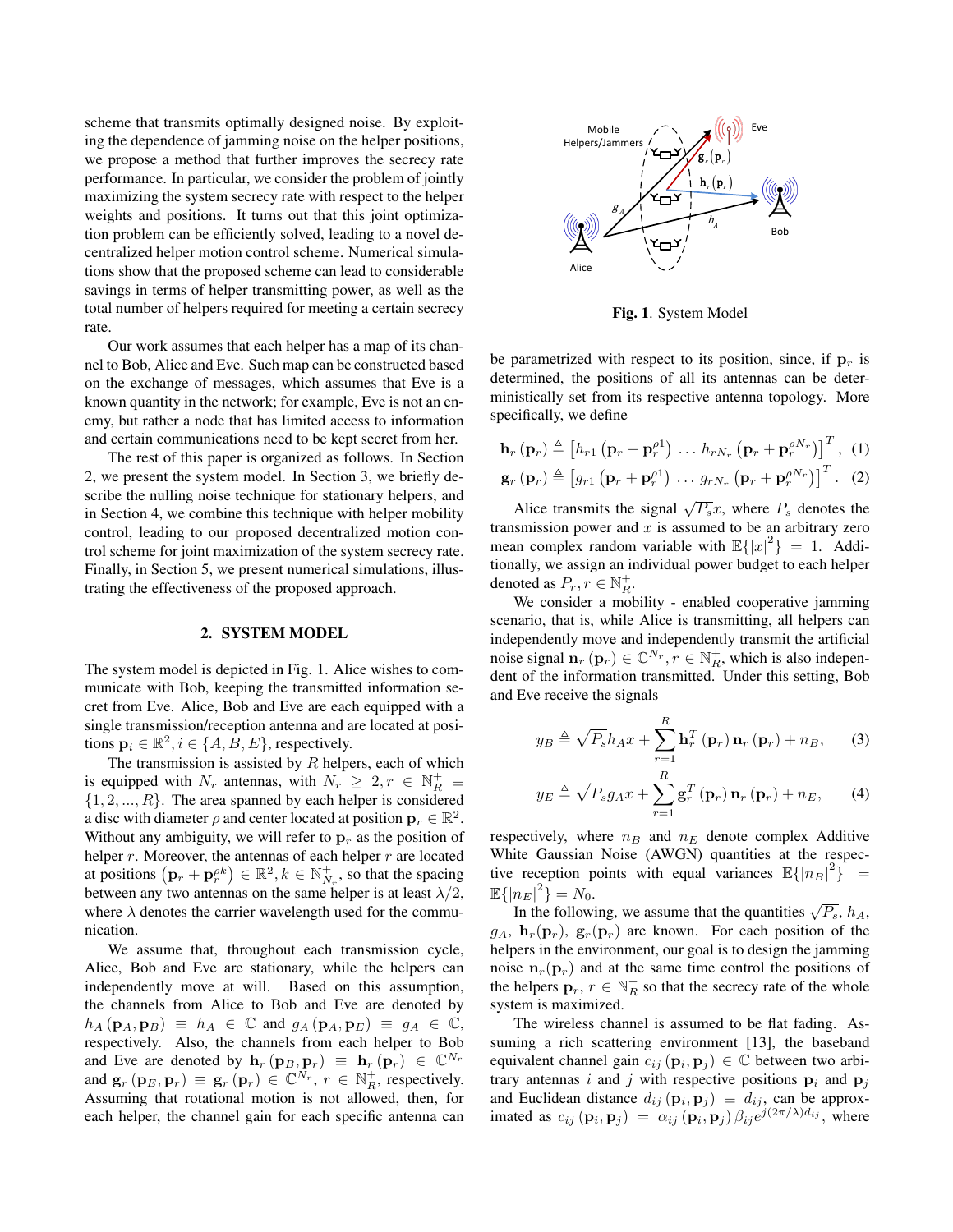$\alpha_{ij}$  ( $\mathbf{p}_i, \mathbf{p}_j$ )  $\sim$  CN (0, 1/2) models multipath fading, and  $\beta_{ij} = d_{ij}^{-\mu/2}$  models path loss, where  $\mu$  denotes the path loss coefficient and represents the power fall - off rate of the channel. Further, we assume that  $\alpha_{ij}$   $(\mathbf{p}_i, \mathbf{p}_j)$  and  $\alpha_{kj}$   $(\mathbf{p}_k, \mathbf{p}_j)$ are independent if  $d_{ik} \geq \lambda/2$  and correlated otherwise. Thus, for a fixed position of, for instance, an antenna  $j$ , we can create a spatial map that returns the multipath fading coefficient  $\alpha_{ij}$  ( $\mathbf{p}_i$ ,  $\mathbf{p}_j$ ) (and of course  $c_{ij}$  ( $\mathbf{p}_i$ ,  $\mathbf{p}_j$ )) for any position of the antenna  $i$  in the environment.

### 3. GENERATION OF NULLING NOISE

Each helper generates Nulling Noise (NN), so that Bob is interference - free [9]. More specifically, for fixed positions throughout the plane, the noise transmitted by each helper is designed so that

$$
\mathbf{h}_r^T(\mathbf{p}_r)\,\mathbf{n}_r(\mathbf{p}_r)=0,\quad r\in\mathbb{N}_R^+.\tag{5}
$$

For  $N_r \geq 2, r \in \mathbb{N}_R^+$ , (5) enjoys the simple closed form solution  $\mathbf{n}_r(\mathbf{p}_r) = \mathbf{E}_r(r) \mathbf{v}_r$ , where  $\mathbf{E}_r(\mathbf{p}_r) \in \mathbb{C}^{N_r \times (N_r-1)}$ denotes a column - orthonormal basis matrix for the right nullspace of  $\mathbf{h}_r^T(\mathbf{p}_r)$  and  $\mathbf{v}_r \in \mathbb{C}^{(N_r-1)\times 1}$  denotes an arbitrary vector. Of course,  $\mathbf{E}_r(\mathbf{p}_r)$  can be easily obtained from  $\mathbf{h}_r^T(\mathbf{p}_r)$  through a usual singular value decomposition. By setting  $\mathbf{v}_r \triangleq w_r \mathbf{t}_r$ , where  $w_r \in \mathbb{C}$  and  $\mathbf{t}_r \sim \mathcal{CN}\left(0, \mathbf{I}_{(N_r-1)\times(N_r-1)}\right)$ , we can design the jamming noise to be of the form [9]

$$
\mathbf{n}_{r}\left(\mathbf{p}_{r}\right)=w_{r}\mathbf{E}_{r}\left(\mathbf{p}_{r}\right)\mathbf{t}_{r}.
$$
 (6)

Then, the power of the jamming noise is given by

$$
\mathbb{E}\left\{\left\|\mathbf{n}_{r}\left(\mathbf{p}_{r}\right)\right\|^{2}\right\}=\mathbb{E}\left\{\text{Tr}\left(\mathbf{n}_{r}\left(\mathbf{p}_{r}\right)\mathbf{n}_{r}^{H}\left(\mathbf{p}_{r}\right)\right)\right\}
$$
\n
$$
=\left|w_{r}\right|^{2}\text{Tr}\left(\mathbf{E}_{r}\left(\mathbf{p}_{r}\right)\mathbf{E}_{r}^{H}\left(\mathbf{p}_{r}\right)\right)=\left(N_{r}-1\right)\left|w_{r}\right|^{2}\leq P_{r}.
$$

Note that the noise power is independent of the position of each helper.

In Section 4, we combine the NN technique with helper mobility control so that the secrecy rate of the system defined in Section 2 is maximized.

### 4. JOINT DECENTRALIZED MOBILITY CONTROL AND NULLING NOISE FOR SECRECY RATE MAXIMIZATION

Using the NN approach, the secrecy rate of the system can be expressed as [9]

$$
R(\mathbf{w}, \mathbf{p}) = \log_2 \left( 1 + \frac{P_s |h_A|^2}{N_0} \right)
$$

$$
- \log_2 \left( 1 + \frac{P_s |g_A|^2}{\sum_{r=1}^R |w_r|^2 \phi_r(\mathbf{p}_r) + N_0} \right), \quad (7)
$$

where

$$
\mathbf{w} \triangleq \left[ |w_1|^2, \dots, |w_R|^2 \right]^T \in \mathbb{R}^R,
$$
\n(8)

$$
\mathbf{p} \triangleq \begin{bmatrix} \mathbf{p}_1^T, \dots, \mathbf{p}_R^T \end{bmatrix}^T \in \mathbb{R}^{2R} \text{ and } (9)
$$

$$
\phi_r(\mathbf{p}_r) \triangleq \left\| \mathbf{E}_r^H(\mathbf{p}_r) \mathbf{g}_r(\mathbf{p}_r) \right\|^2 \in \mathbb{R}^+, \quad r \in \mathbb{N}_R^+.
$$
 (10)

We are interested in the joint maximization of the system secrecy rate with respect to the weight vector w and the positions vector p, while satisfying the power budget constraints  $P_r, r \in \mathbb{N}_R^+$  for each helper, that is, we are interested in the optimization problem

$$
\max_{\mathbf{w}, \mathbf{p}} R(\mathbf{w}, \mathbf{p})
$$
  
s.t.  $|w_r|^2 \le \frac{P_r}{N_r - 1}, \quad r \in \mathbb{N}_R^+$  (11)

Obviously,  $R(\mathbf{w}, \mathbf{p})$  is bounded from above by the first term on the right-hand side of (7), where that bound is clearly not attainable for any admissible choice of w and/or p and thus constitutes a reference supremum for (11).

By definition of the system secrecy rate in (7), the optimization problem (11) is equivalent to

$$
\max_{\mathbf{w}} \max_{\mathbf{p}} \sum_{r=1}^{R} |w_r|^2 \phi_r(\mathbf{p}_r)
$$
\n
$$
\text{s.t.} \quad |w_r|^2 \le \frac{P_r}{N_r - 1}, \quad r \in \mathbb{N}_R^+
$$
\n
$$
(12)
$$

Obviously, at the optimal solution of  $(12)$  with respect to w, all the constraints will be active and as a result, (12) is equivalent to

$$
\max_{\mathbf{p}} \quad \sum_{r=1}^{R} \beta_r \phi_r \left( \mathbf{p}_r \right), \tag{13}
$$

which is a simple unconstrained optimization problem and where  $\beta_r \triangleq P_r/N_r - 1$ ,  $r \in \mathbb{N}_R^2$ . We see that regardless of its position, helper  $r$  should use its maximum power budget  $P_r$  for noise transmission.

Now, we will additionally assume that each helper reacts to the continuous time control input  $\mathbf{u}_r \in \mathbb{R}^2$ , according to the first order differential equation

$$
\dot{\mathbf{p}}_r = \mathbf{u}_r, \quad r \in \mathbb{N}_R^+.
$$
 (14)

Under this assumption, our goal is to determine the motion controllers  $\mathbf{u}_r, \forall r \in \mathbb{N}^+_R$  that ensure maximization of the secrecy rate of the system  $R(\mathbf{w}, \mathbf{p})$ , or equivalently the solution of the optimization problem (13).

Similar to [13], by introducing an additional collision constraint among each helper and all the other nodes in the network, and by noting that  $\beta_r > 0, \forall r \in \mathbb{N}_R^+$ , we can obtain the desired controllers  $\mathbf{u}_r, r \in \mathbb{N}_R^+$  as the negative gradient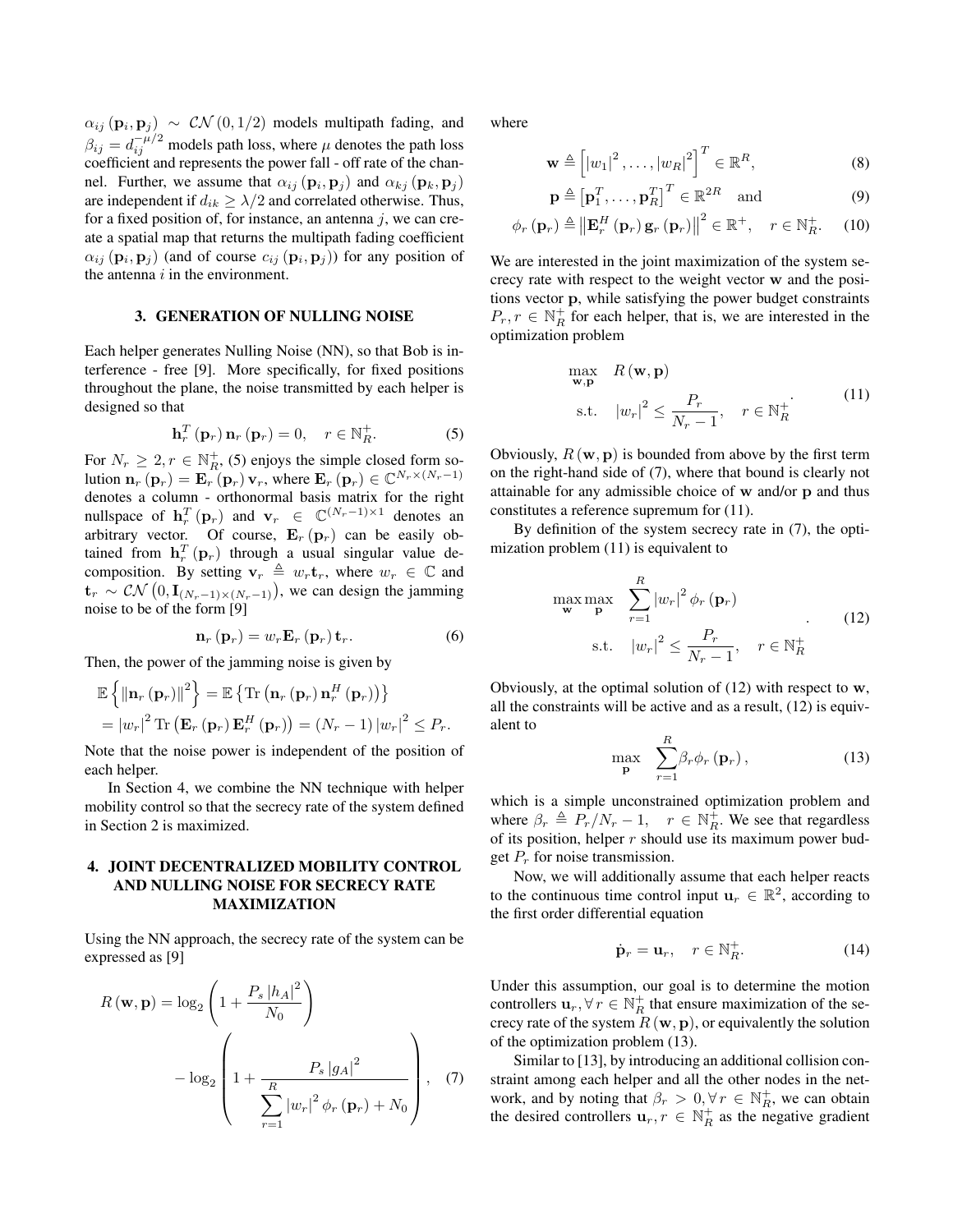of appropriately chosen artificial potential functions for each helper  $\phi_r^o : \mathbb{R}^2 \to \mathbb{R}^+, r \in \mathbb{N}_R^+$ , defined as

$$
\phi_r^o(\mathbf{p}_r) = \phi_r^{col}(\mathbf{p}_r) - \phi_r(\mathbf{p}_r).
$$
 (15)

In (15),  $\phi_r$  ( $\mathbf{p}_r$ ) is given by (10) and

$$
\phi_r^{col}(\mathbf{p}_r) \triangleq \sum_{l \in \mathcal{S}} \frac{1}{\left\| \mathbf{p}_r - \mathbf{p}_l \right\|^2 - \rho^2},\tag{16}
$$

where  $S \triangleq \{ \mathbb{N}_R^+, A, B, E \} - \{r\}.$ 

After defining the potentials  $\phi_r^o(\mathbf{p}_r)$ ,  $r \in \mathbb{N}_R^+$ , the desired helper controllers are obtained as

$$
\mathbf{u}_r = -\nabla_{\mathbf{p}_r} \phi_r^o(\mathbf{p}_r), \quad \forall r \in \mathbb{N}_R^+, \tag{17}
$$

leading to the set of closed loop systems

$$
\dot{\mathbf{p}}_r = -\nabla_{\mathbf{p}_r} \phi_r^o(\mathbf{p}_r), \quad r \in \mathbb{N}_R^+.
$$
 (18)

It is evident that the gradient  $\nabla_{\mathbf{p}_r} \phi_r^o(\mathbf{p}_r)$  can be computed independently by the respective helper, using only local information, since the quantities  ${\bf E}_r^H\left({\bf p}_r\right)$  and  ${\bf g}_r\left({\bf p}_r\right)$  that appear in  $\phi_r$  ( $\mathbf{p}_r$ ) depend solely on the channels from helper r to Bob and Eve, respectively. This means that (18) constitutes a purely decentralized scheme for controlling independently each helper, leading to the maximization of the system secrecy rate. However, we should note that since the potentials  $\phi_r^o(\mathbf{p}_r)$ ,  $r \in \mathbb{N}_R^+$  are generally non convex functions with respect to  $\mathbf{p}_r$ , the proposed control scheme can only guarantee local optimality and this mostly depends on the considered approach for wireless channel modeling.

#### 5. EXPERIMENTAL RESULTS

Although the control scheme proposed in Section 4 is only locally optimal with respect to the positions of the helpers, we present here numerical simulations, showing that our approach can lead to considerable savings in terms of both the helper transmitting power and also the total number of helpers needed for high secrecy rate communication.

We consider a wireless network in a  $(3 \times 5)$  m rectangular plane, with of Alice, Bob and Eve at points (1.5, 0.1),  $(1.5, 4.9), (1.5, 4.1),$  respectively. We also assume that the network is assisted by several 2−antenna helpers performing cooperative jamming with NN, initially placed with equal spacing across dimension  $x$  and randomly across dimension y with ordinates  $2.5 + \epsilon$ , where  $\epsilon$  is a random variable, with  $\epsilon \sim \mathcal{U}$  [− $\gamma$ ,  $\gamma$ ],  $0 < \gamma \ll 1$ . This choice for the initial arrangement of the helpers in the plane is justified by the fact that in order to be able to fairly compare the performance of the system for different numbers of helpers, the helpers should sense similar channel magnitudes with respect to Bob and Eve. This is due to path loss. Also, regarding channel modeling, we assume that  $\mu = 3.5$ , a reasonable value for mobile robotics applications, and  $\lambda = 0.4$  m. Further, Bob's Signal to Noise Ratio (SNR) is fixed at  $20$  dB and the Jamming Noise to Noise Ratio (JNNR) for all helpers is fixed at  $17 dB$ .



Fig. 2. Secrecy rate evolution for various numbers of helpers.

Fig. 2 shows comparatively the evolution of the secrecy rate, when the number of the helpers varies from 1 to 6, as well as the upper bound of the system secrecy rate  $R_{\text{sub}}$ , for 150 motion steps of the proposed control scheme. In the case where the network is assisted by only 1 helper, we observe that whereas the initial value of the secrecy rate is 0, after 150 motion steps, it eventually reaches a value very close to its supremum. On the other hand, when helper mobility is not employed, from Fig. 2 (rates corresponding to 1 motion step) we can see that in order for a comparable secrecy rate to be achieved, the number of helpers must be at least 6. Therefore, using the proposed approach, the secrecy rate can be maximized using a much smaller number of helpers, resulting in large savings in terms of the physical resources required for a secure, high - secrecy rate system.

Additionally, our approach not only requires fewer helpers, but also results in smaller helper transmitting power requirements. This fact can be justified by observing that if, for our example, the total available number of helpers was constrained to, say, 2, then, in order to achieve a secrecy rate close to the  $R_{sup}$  without mobility control, we would have to increase the JNNR (power budgets) of the helpers.

### 6. CONCLUSIONS

In this paper, we have addressed the problem of improving the secrecy rate in single-source single-destination networks by employing mobile jammers. We have proposed a novel decentralized motion control scheme for the helpers that effectively maximizes the secrecy rate of the system. Finally, through numerical simulations, we have showed that the proposed scheme can yield considerable savings in terms of both physical and power network resources. This makes our approach very promising for further research and application in cooperative wireless networks.